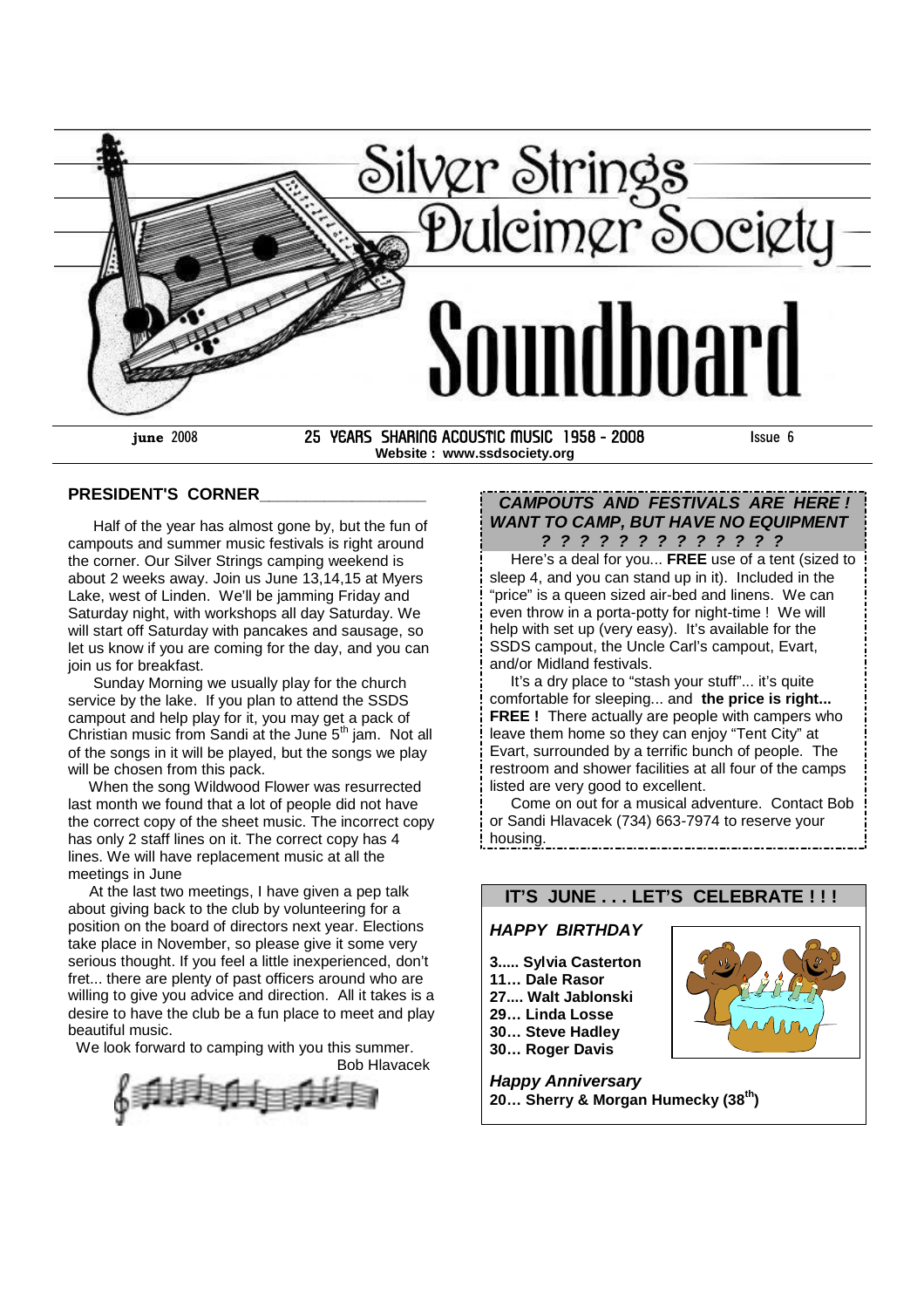### **PLAYDATE CHATTER \_\_\_\_\_\_\_\_\_\_\_\_\_\_\_\_\_\_\_\_\_\_\_\_\_\_\_\_\_\_\_\_\_\_\_\_\_\_\_\_\_\_\_\_\_\_\_\_\_\_\_V.P. Business**

Instead of writing about our past playdates this month, I would like to write about some of our upcoming ones. Mark your calendar for the ones that call out to you or mark all and go "on the road" with a few of us regulars who attend them all. Remember, you don't have to be able to play all of the songs on the playlist (which can be found elsewhere in this newsletter). You are allowed to air-hammer, air-strum, air-pick, air-whatever with tunes you don't know yet. Playdates are fun and a good way to get to know other members. We often go out to lunch or dinner afterward for social time together. With gas prices so high, we are trying to car pool more. Don't be shy! Come join the fun!

June 25<sup>th</sup> is a new playdate at the All Seasons of Rochester Hills retirement community. We will be their afternoon entertainment from 1:00-2:30 pm. Since we will be playing longer than our usual hour, the playlist is extended and we will be handing out our rhythm instruments for the audience to use. Retirement communities are fun and residents are usually more interested in our varied instruments and talking afterward.

Silver Strings member, Alice Avery, has arranged our August playdates in her hometown of Marine City. August  $9<sup>th</sup>$  $(1:30-3:30$  pm) will be an informal performance at their city wide Garage Sale event and August  $30<sup>th</sup>$  (7:00-9:00) pm) will be a stage performance for their monthly Concert Series. For both of these events, Marine City has requested that we wear our impressive Victorian costumes. (Want to attend, but don't have a Victorian costume? See me and I'll get you started in the right direction! Some of our players have extra clothing.)

September 11<sup>th</sup> is another new playdate in Belleville. We will be performing late afternoon or early evening (time to be determined) for the Escapees RV Club. We will be their monthly entertainment, and this should be an interesting, fun event.

September 13<sup>th</sup> & 14<sup>th</sup>, 12:00-1:30 pm, is the Northville Victorian Festival. We played at this event last year, and it was the first time we dressed as a club in Victorian costumes. It was impressive to see what members wore and the time and loving care that was put into designing and making the costumes. The whole city is laced with a Victorian theme, and many residents are in costume. There are fun booths, craft booths, food booths and assorted entertainment throughout the whole weekend. If you decide not to play in this event, you might want to come to watch your fellow members play at the new band shell, and take advantage of the many other festival activities.

For a list of our coming playdates, please see "Mark Your Calendar" in this newsletter. If you are unable to attend a club meeting and would like to sign up for a playdate, please

**E-mail karenturner@comcast.net or call (734) 455-4085.** . . .. . KT

### **MARK YOUR CALENDAR**

Wed, June 25<sup>th</sup>, 1:00-2:30 pm All Seasons Of Rochester Hills Sat, August  $9<sup>th</sup>$ , 1:30-3:30 pm Marine City Garage Sale Jam Sat, August 30<sup>th</sup>, 7:00-9:00 pm Marine City Concert Series Thursday, September 11<sup>th</sup>, TBA Escapees RV's, Belleville, Saturday, September 13<sup>th</sup>, 12:00-1:30 pm Northville Victorian Festival Sunday, September 14<sup>th</sup>, 12:00-1:30 pm Northville Victorian Festival Friday, October 17, 2:30-3:30 pm Royal Oak American House

#### **FAVORITE FESTIVALS & FUN :**

|                           | June 13-15 SSDS Campout, Myers Lake        |
|---------------------------|--------------------------------------------|
|                           | June 20-22 Uncle Carl's Campout, Coldwater |
| July 17-20. Evart Funfest |                                            |
|                           | Aug.3 SSDS Annual Picnic                   |
|                           | Aug. 21-24 Midland Dulcimer Fest           |
|                           | Oct. 2SSDS Annual Banquet                  |
|                           |                                            |



#### **National Trail Dulcimer Festival**

This little festival was a nice Spring camp trip for us. It was held in Springfield, Ohio just outside of Dayton at a very nice campground. It was sponsored by the Springfield Dulcimer Club, and you may know, once you get beyond the Michigan border, you are in mountain dulcimer country. There were about 8 HDs for the Saturday night jam along with many MDs. autoharps, fiddles and guitar. Saturday's hammered dulcimer workshop was led by Christie Burns. Keep a look out for this little gal because she can play with the best of them. Hopefully she will do some workshops in Michigan in the future. Her husband, Butch Ross, plays a mean mountain dulcimer like you have never seen before. Their style of music is different from what we are used to, but a joy to listen to. Christie headed a festival in Ireland for 5 years before returning to the U.S. She now resides in Chattanooga, Tennessee and is involved in the new festival there with Dan Landrum. Check out her website at **http://www.christieburns.com** Pennye Scheiber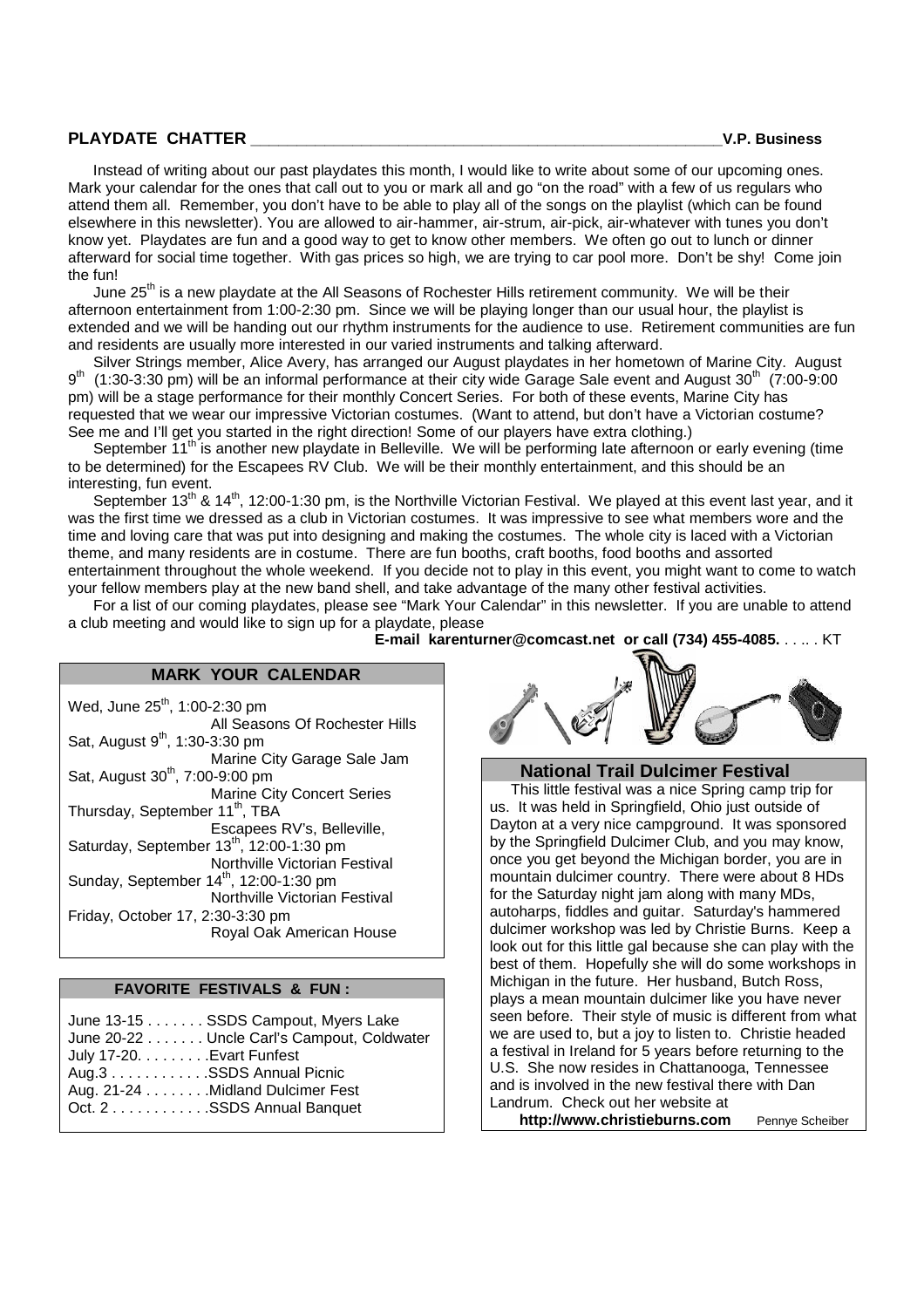### **V.P.Programs \_\_\_\_\_\_\_\_\_\_\_\_\_\_\_\_\_\_\_\_\_\_\_\_\_\_**

#### **Everything is in place for the SSDS campout June 13-15th. Here is the schedule :**

#### **Friday.**

- (1) potluck dinner, bring a dish to pass and your eating utensils.
- (2) after dinner jam in the barn.

#### **Saturday:**

- (1) 9 am Breakfast (pancakes, sausage, coffee, & juice, all utensils provided.
- (2) 10 am Karen Turner, HD workshop
- (3) 11 am Theresa Smith ukulele workshop
- (4) 12 noon Lunch
- (5) 1 pm Sharon McAuliffe HD workshop
- (6) 2 pm Marie Naster mountain dulcimer workshop
- (7) 3 pm Harmonica Jam (key C) with Karen Turner
- (8) 4 pm Slow Jam led by Karen Turner
- (9) 5 pm Catered dinner by Elegant Catering, everything, including drinks provided.
- (10) 7 pm Jam in the barn w/ Karen Turner & Linda Losse

#### **Sunday**

9-10 am there is a service by the lake, and SSDS has traditionally provided the music. If you have the desire and the time, please stay and be part of the service.



# **BANKER OURS\_\_\_\_\_\_\_\_\_\_\_\_\_\_\_\_\_\_\_\_\_\_**

#### **NEW MEMBERS:**

Carol Holeman..........989-644-5234 1012 Caulabrioa Dr, Weidman, Mi. 48893 holemanjc@winntel.net Carol plays the fiddle

Sara Giesmann.......734-654-3998 344 E. Labo Rd, Carleton, Mi. 48117 sara412@bignet.net Sara plays Piano & hammered dulcimer

|                                                                                        | What's the difference between an Uzi |  |  |  |  |  |  |
|----------------------------------------------------------------------------------------|--------------------------------------|--|--|--|--|--|--|
| and an accordion?<br>The Uzi stops after 20 rounds                                     |                                      |  |  |  |  |  |  |
| $\star$                                                                                |                                      |  |  |  |  |  |  |
| If you lend someone \$20 and never see<br>that person again, it was probably worth it. |                                      |  |  |  |  |  |  |

The Saturday catered dinner consists of: BBQ chicken, broasted chicken, sweet & sour meatballs, Swedish meatballs, baked beans, potato salad, fresh fruit salad, coleslaw, Italian pasta salad, rolls, bread & butter; and dessert (carrot cake, brownies, lemon bars). Adults are \$10, kids under 10 are \$5. Please pay me before the campout so it will be less hectic, the last time I can collect at Strings will be June 5th.

If you haven't already mailed in your registration form, please do so and make sure Myers Lake people know you want SSDS group camping. You will need to send a \$25 deposit, and pay the remainder when you arrive. It's \$25/night & \$32/night for A/C. If you request A/C, you will **not be in** the group camping area, but can be adjacent to it. There was one cabin left, you may call to see if it is still available.

You may need extra cord for electrical hook-ups and a long hose for water hook-up in the group area. If anyone has a Y attachment for the water hook-up please bring it so we can add more people, if necessary. Thursday evening, June  $12<sup>th</sup>$  they will spray for mosquitoes. I will be accepting money for the dinner at the May 29<sup>th</sup> and June  $5<sup>th</sup>$  Silver Strings meetings. Write the check out to Linda Losse**. Your dinner reservation and money must be in by Monday, June 9th in order to have the dinner**. If you have any questions, please call me, (734) 994-9097."

A **BIG THANK YOU** to Dave Smith and Bob Niemczewski for again hosting Variety Night in May. They are GREAT ! Many new talents, pizza, salad, and beverages are standard fare, with surprise desserts**.** Linda Losse

# **HARMONICA HAPPENINGS**

**\* \* \* \* \* \* \* \* \***



There will be Harmonica Jam at the Silver Strings Campout on Saturday, June 14<sup>th</sup> at 3:pm. If you have a harmonica that has been gathering dust on the shelf, shine it up and come play a few tunes with other harps! **All levels** of players are welcome or come if you just want to listen! Karen Turner

# **TIP FOR THE DAY :**

You can "bend" a note on the HD ... strike a note on the right side of the treble bridge, and use your left hand to push down that same string set on the other side of the bridge, causing the pitch to rise a little, then release your pressure with the left hand (use your thumb, or two fingers) the pitch will return to the original place. Its easier on dulcimers on which the strings are not so tight. Dan Landrum plays a Dusty Strings, and the tension is a little less than on some others. . . . . . . . . . . . . . . . . Peggy Carter